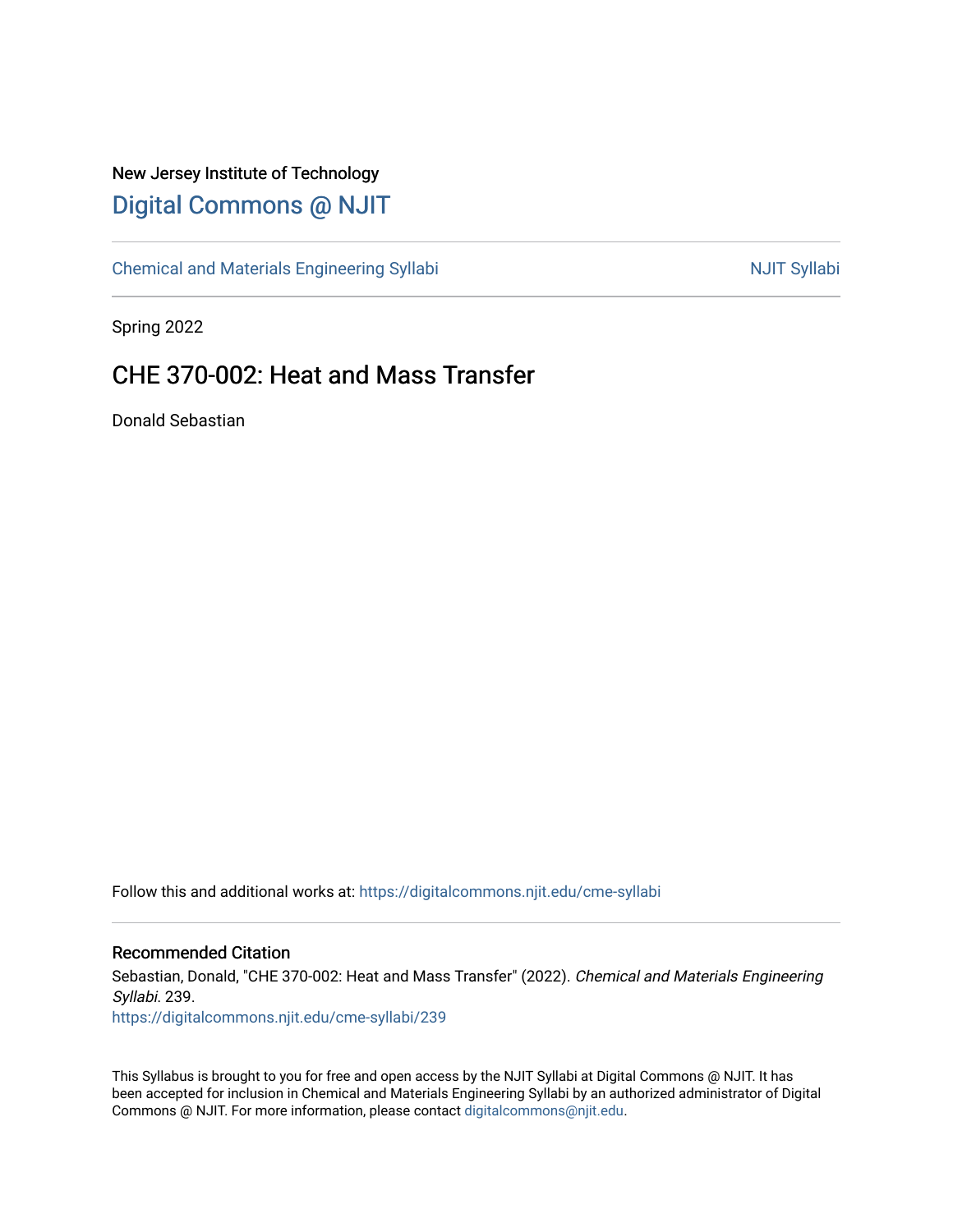#### **ChE370 – Heat and Mass Transfer Spring 2022 Otto H. York Department of Chemical, Biological & Pharmaceutical Engineering New Jersey Institute of Technology**

**Course Schedule**: MW 11:30 AM – 1:30PM **Office Hours:** MW 1:30PM – 2:30PM and other times strictly by appointment (e-mail) **Instructor:** Dr. Donald H. Sebastian, Professor **Instructor Contact:** Tiernan Hall 387, (973)642-4465[, sebastia@njit.edu](mailto:sebastia@njit.edu)  **Instructor Webpage:** <https://people.njit.edu/faculty/sebastia>

**Teaching Assistant: TBD TA Contact:** [TBD](mailto:cgk6@njit.edu)

#### **Catalog Description:**

**CHE 370 - HEAT AND MASS TRANSFER (4 credits).** The principles of heat and mass transfer in chemical engineering systems are covered. Steady and unsteady heat transfer is examined, with emphasis on the heat exchanger design. Mass transfer by steady and unsteady molecular diffusion, and turbulent convective mass transfer is studied.

**Pre-requisites:** Prerequisites: ChE 240, ChE 260, Math 222.

#### **Course Objectives:**

- 1. To develop the students' skills in applying differential equations and numerical techniques or describing steady and transient heat and mass transfer problems
- 2. To develop the students' skills in using the solution to problems in heat and mass transfer components and systems to make design decisions for chemical engineering unit processes
- 3. To provide the students with fundamental theoretical concepts and practical analysis skills associated with convective heat and mass transfer including external and internal flow configurations
- 4. To provide the students with fundamental theoretical concepts and practical analysis skills associated with radiation heat transfer
- 5. To develop students' skills in solving practical problems in integrated heat, mass and momentum transfer
- 6. To develop the students' skills in modeling and dimensionless analysis for heat and mass transfer problems in different geometries

**Textbooks:** Required - Heat and Mass Transfer: Fundamentals and Applications–by Yunus Cengel and Afshin Ghajar. ISBN-13: 9780073398198, ISBN-10: 0073398195 Edition: 6<sup>th</sup>.

Recommended – 1) Fundamentals of Momentum, Heat and Mass Transfer– November 12, 2007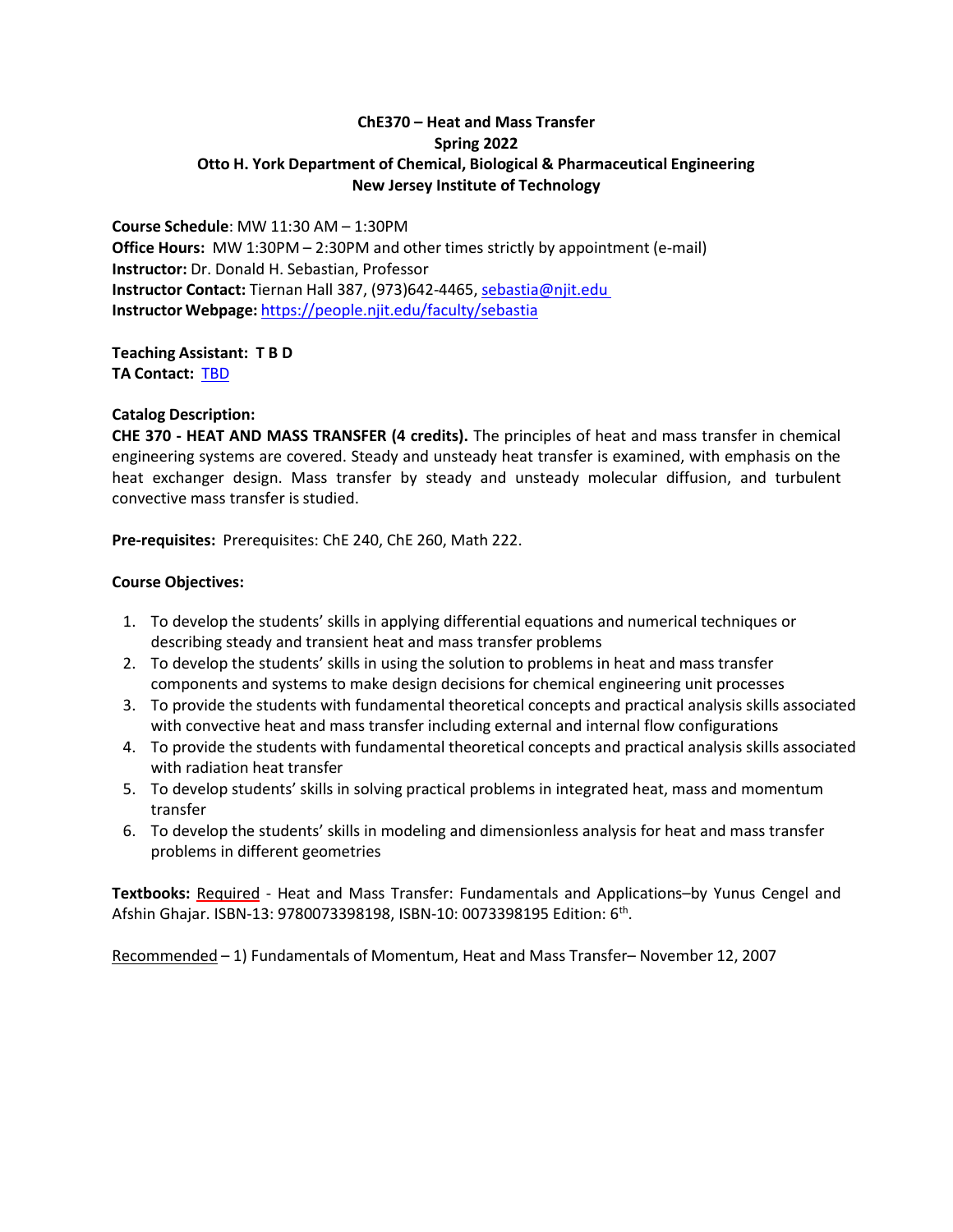by James Welty, Charles E. Wicks, and Gregory L. Rorrer. ISBN-13: 978-0470128688, ISBN-10: 0470128682 Edition: 5<sup>th</sup>. 2) Transport Processes and Separation Process Principles. Christie John Geankoplis. ISBN-13: 978-0131013674 ISBN-10: 013101367X Edition: 4<sup>th</sup>. 3) Transport Phenomena, Revised 2nd Edition by R. Byron Bird, Warren E. Stewart, Edwin N. Lightfoot. ISBN-13: 978-0470115398 ISBN-10: 0470115394 There are several editions of these texts that have been used for many decades and full text PDFs can be easily found on line.

**Required Software**: Latest versions of PolyMath, MS Office, Endnote, Adobe Reader (all can be downloaded from NJIT IST webpage). Student Mall labs and ChE department PC lab have most of the software.

Grading (curved at the end of the course): PARTICIPATION\* – 20% EXAMS – 30% PROJECTS — 50%

\*This course will implement an "active learning" environment. Therefore a significant portion of the grade will depend on interaction during class.

| Orduc Cut Ons      |        |
|--------------------|--------|
| Percent            | Grades |
| Above 85%          | А      |
| Above 80%          | B+     |
| Above 75%          | R      |
| Above 70%          | $C+$   |
| Above 65%          | C      |
| Above 55%          | D      |
| Equal or Below 55% | F      |

Grade Cut-offs

Homework and exams will be assigned through Canvas: https://canvas.njit.edu/ – Please check this site and your email often. Most of the homework, quizzes and solutions will be on this site, as well important course announcements. Homework is a necessary part of building your skills in problem solving. Given the ubiquity of solution manuals available on line, homework will not be graded, but may be checked for completeness and original work.

There may be a gray area between each two letter grades in the final distribution, so that two students getting similar weighted average, at the border of grade categories, could get different letter grades. If you are in one of these gray areas, whether you get the higher or lower grade depends on whether your performance has been improving or declining over the course period and on your overall class participation (attendance/discussion etc.).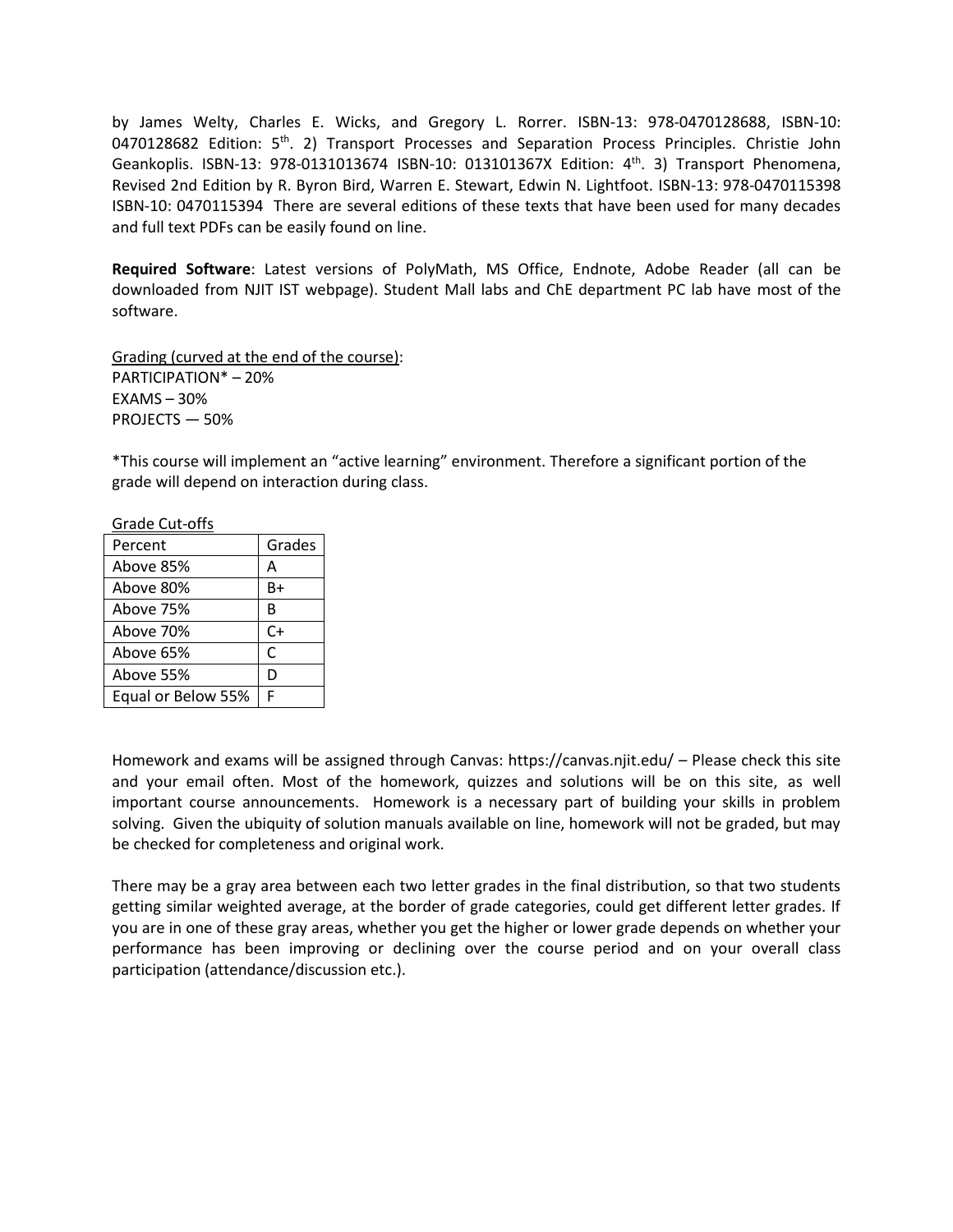#### **Important University Dates (Add/Drop/Refund/Last Day to Withdraw/Recess/Finals):**

<http://www.njit.edu/registrar/calendars/> <http://www.njit.edu/registrar/exams/finalexams.php>

Make-up sessions — If classes are cancelled due to inclement weather, we will ty to offer the class by distance learning technology. Announcements and links to the online session will be posted on Canvas.

**Class Attendance:** Experience shows that students who do not regularly attend class typically perform poorly in the course. There will be material and techniques discussed that are not in the textbook. In addition, examples are worked out during the lectures. These examples are may not be posted online. Students are responsible for all material covered in class.

**COVID-19 Protocols:** NJIT students, faculty and staff are required to receive a COVID-19 vaccination or request and receive approval for an exemption. Documentation of vaccination should be uploaded at njit.medicatconnect.com/home.aspx as soon as possible. Furthermore, effective on August 2nd, NJIT will require masks to be worn in all indoor public and common areas regardless of vaccination status, subject to exceptions that have previously existed, such as when employees are at separated workstations or private offices or when eating or drinking. Consequently, all students must be masked to attend the lecture. If they refuse, campus security will be called to remove them from the classroom.

**Online Synchronous Delivery**: In the event that class cannot meet face-to-face, the class will meet via video conferencing (e.g., Webex, Zoom, MS-Teams, or similar) software. Students must keep their webcams ON at all times. NO audio or video recording is allowed. Nonoffending virtual backgrounds are allowed to maintain privacy. The use of offending backgrounds is not allowed and will be punished.

**Cell phones and other electronic devices:** must be turned off during both lectures and exams, unless specifically permitted by the instructor. For example, the use of personal computers or tablet devices for attending the video conferencing lectures is allowed.

**Office Hours Attendance**: This time is for you to come and seek help in case you don't understand the material, have an English problem, or are concerned about your grade. Coming to office hours shows that you care about learning and positively affects both your performance and evaluation.

**Seating Chart**: The instructor reserves the right to assign seating during the class lecture. If COVID-19 protocols demand it, socially distance seating will be enforces.

**NJIT Honor Code:** The NJIT honor code is being upheld on all issues related to the course. Students are expected to be familiar with the code and conduct themselves accordingly. Any violations will be brought to the immediate attention of the Dean of Students.

**Academic integrity:** Academic Integrity is the cornerstone of higher education and is central to the ideals of this course and the university. Cheating is strictly prohibited and devalues the degree that you are working on. As a member of the NJIT community, it is your responsibility to protect your educational investment by knowing and following the academic code of integrity policy that is found at: [http://www5.njit.edu/policies/sites/policies/files/academic-integrity-code.pdf.](http://www5.njit.edu/policies/sites/policies/files/academic-integrity-code.pdf)

Please note that it is my professional obligation and responsibility to report any academic misconduct to the Dean of Students Office. Any student found in violation of the code by cheating, plagiarizing or using any online software inappropriately will result in disciplinary action. This may include a failing grade of F, and/or suspension or dismissal from the university. If you have any questions about the code of Academic Integrity, please contact the Dean of Students Office at [dos@njit.edu.](mailto:dos@njit.edu)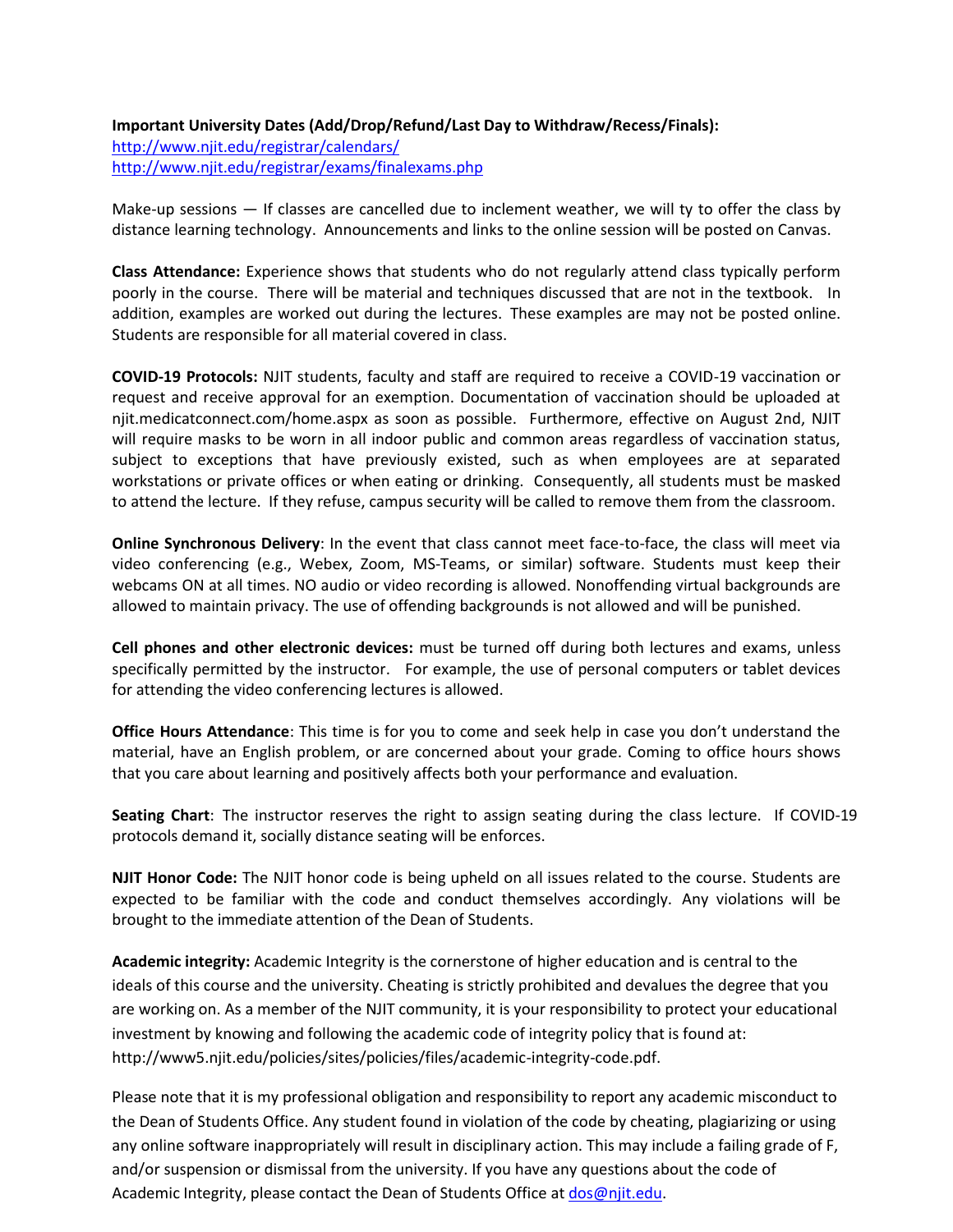| Lecture                      | <b>Date</b> | <b>Topic</b>                                       |
|------------------------------|-------------|----------------------------------------------------|
| <b>PART I HEAT TRANSFER</b>  |             |                                                    |
| $\mathbf{1}$                 | 1/19/2022   | CLASS OVERIEW, INTRODUCTION AND CURRICULAR ROADMAP |
| $\overline{2}$               | 1/24/2022   | BASIC CONCEPTS & HEAT TRANSFER EQUIPMENT           |
| 3                            | 1/26/2022   | CONVECTIVE HEAT TRANSFER                           |
| 4                            | 1/31/2022   | HEAT TRANSFER IN CURVILINER COORDINATES            |
| 5                            | 2/02/2022   | THERMAL NETWORKS & SHAPE FACTORS                   |
| 6                            | 2/07/2022   | HEAT TRANSFER WITH THERMAL SOURCES                 |
| $\overline{\mathbf{z}}$      | 2/09/2022   | ADVECTIVE HEAT TRANSFER                            |
| 8                            | 2/14/2022   | <b>EXAM-1 15%</b>                                  |
| 9                            | 2/16/2022   | AUGMENTED HEAT TRANSFER AREA - PINS, FOILS & FINS  |
| 10                           | 2/21/2022   | GENERALIZED THERMAL ENERGY BALNACE EQUATIONS       |
| 11                           | 2/23/2022   | GENERALIZED EQUATIONS - APPLCIATIONS               |
| 12                           | 2/21/2022   | <b>TRANSIENT HEAT TRANSFER</b>                     |
| 13                           | 2/28/2022   | DISTRIBUTED PARAMETER HEAT TRANSFER                |
| 14                           | 3/02/2022   | SIMILARITY AND SCALING                             |
| 15                           | 3/07/2022   | FORCED CONVECTION HEAT TRANSFER                    |
| 16                           | 3/09/2022   | HEAT EXCHANGER DESIGN                              |
|                              | 3/14/2022   | <b>BREAK, NO CLASS</b>                             |
| 17                           | 3/21/2022   | FREE CONVECTION HEAT TRANSFER                      |
| 18                           | 3/23/2022   | HEAT TRANSFER WITH PHASE CHANGE                    |
| <b>PART II MASS TRANSFER</b> |             |                                                    |
| 19                           | 3/28/2022   | BASIC CONCEPTS & MASS TRANSFER EQUIPMENT           |
| 20                           | 3/30/2022   | MULTICOMPONENT EQUATIONS OF CHANGE                 |
| 21                           | 4/04/2022   | <b>EXAM-2 15%</b>                                  |
| 22                           | 4/06/2022   | HEAT AND MASS TRANSFER ANALOGIES                   |
| 23                           | 4/11/2022   | <b>CONVECTIVE MASS TRANSFER</b>                    |
| 24                           | 4/13/2022   | ABSORPTION & EVAPORATION                           |
| 25                           | 4/18/2022   | MULTIPAHSE MASS TRANSFER                           |
| 26                           | 4/25/2022   | MASS TRANSFER WITH HOMOGEOUS REACTION              |
| 27                           | 4/27/2022   | MASS TRANSFER WITH HETEROGEOUS REACTION            |
| 28                           | 5/01/2022   | <b>COURSE REVIEW FINAL PROJECT DUE 25%</b>         |

**\*PRELIMINARY\* SCHEDULE OF TOPICS TO BE ADJUSTED FOR STUDENT COMPREHENSION:**

### **Policies and Expectations about Exams/Grades**

- The course letter grade will be assigned and **rounded** automatically by Excel (no emotions attached). The assigned letter grade is FINAL without subject to negotiation!
- Any excuses used to drop missed assignments or exams must first be documented with the Dean of Students.
- Students have to plan, study and do well in exams/projects if they want to get a good grade in this class. Instructor will NOT change letter grades to accommodate any special circumstances (unless excused by the Dean of Students). The student will get the letter grade they deserve.